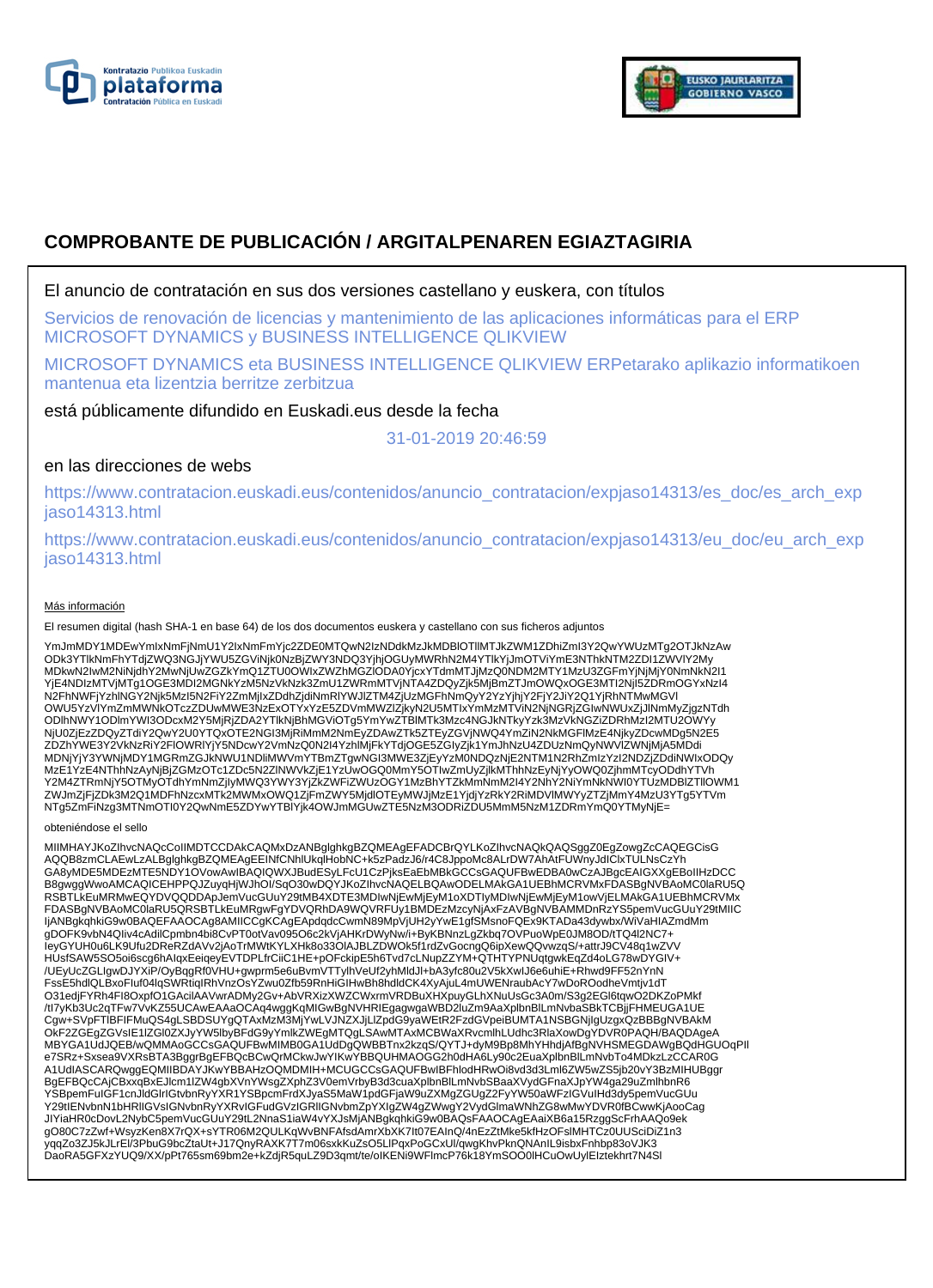



vYNwCBKRKGskVI/c3kDzvXq9yrvIifUaft/Vpo8DuQpojwNy9phXfr263mtYCIrHcLb+qe4AX5patRCXhzFnJPdUkMUnzThUj6bD<br>2P231EPSy4qvgKCXmAxCyW6To3LCa+IhhmzhcrZFDShO4U+mTJBQSNNZS8gdVyLO1L1LU5zioaAo6vdtlRL/fZE/QY3nBw2wwq22 t+8o98Tl2ck2fHQgpDpYYzI9r40OL77d9R0muOnITHbPumy1A5xp/Sgumk6ftoXL9+7TP4LV4xP/1TbhR5eBdfKXmt6oO7xpFghy zzGBO38uC4SWXRQhrfUAgoZ+alLen9phd3YimwA/CDoaUUCiOhiaQsqukUYxggNxMIIDbQIBATBMMDgxCzAJBgNVBAYTAkVTMRQw EgYDVQQKDAtJWkVOUEUgUy5BLjETMBEGA1UEAwwKSXplbnBlLmNvbQlQc89Alm7KoeNYmE4j9Ko7fTANBglghkgBZQMEAgEFAKCB 9zAaBgkqhkiG9w0BCQMxDQYLKoZlhvcNAQkQAQQwHAYJKoZlhvcNAQkFMQ8XDTE5MDEzMTE5NDY1OVowLwYJKoZlhvcNAQkEMSIE IBUq8BOBRqoDZXTCsjFO2wqHWUUVLyeiNd6jP+mUSCBYMIGJBgsqhkiG9w0BCRACLzF6MHgwdjB0BCDNdwo7pQBbrD9u8p5/pMe+<br>oe9BvlISU1baDdGPBFySGTBQMDykOjA4MQswCQYDVQQGEwJFUzEUMBIGA1UECgwLSVpFTIBFIFMuQS4xEzARBgNVBAMMCkl6ZW5w TP1ABrf5yEszPJaLVyoHTZCEQROjtuZFdOTTNF2RIo0y96yYB1jpiSN/75SgzSqQoRT91MZvGf294T1FQpVa6RzYjjWAXSC2Eu8k QaK2m6rHs9O2iwZiql2fHAi3r+XbgQoytNJXx1M9E8TiM2id/0kkLmc29H631umTxNoOcnklYVqalYvyVtP6LJJqLGrzTyw4hYgR r6z9Xpx7dGlFPs/va9GgFbXo661ryMEICUKz5PBJn5aKyLxEd/ycLeFNSYJA/1GX0dfQ2S9M4LZrmMaRQZglMdEct5M1zcC9Vrtq ZiyXezT8Uf2xtJiu4u4XwKHjidCc3uph2YS/a1+ht+MN2rFDQumq5WAXS1DeiLsLrj5aCVLwY/6C8H0ALauBtqQerYK9nrW7wbb1 Hcste1OfTITsa6WsOaKzAJr4wDzGoXuX/IJcKFLbIJ3/POZOuxsEjtbsMaCfQ/qopH+0AOvfhmogVQ5u6y3DXWWIiGp74DCkCN/Y dgZt/8tAvI1iO5l2G/+8SpHHb44Gfo9W/BXtSQk=

## Kontratuaren iragarkia, gaztelaniaz eta eskaraz, izenburuekin

Servicios de renovación de licencias y mantenimiento de las aplicaciones informáticas para el ERP MICROSOFT DYNAMICS y BUSINESS INTELLIGENCE QLIKVIEW

MICROSOFT DYNAMICS eta BUSINESS INTELLIGENCE QLIKVIEW ERPetarako aplikazio informatikoen mantenua eta lizentzia berritze zerbitzua

Euskadi.eus webgunean argitaratzen da data honetatik

### 2019-01-31 20:46:59

### web hauen helbideetan

https://www.contratacion.euskadi.eus/contenidos/anuncio\_contratacion/expjaso14313/es\_doc/es\_arch\_exp jaso14313.html

https://www.contratacion.euskadi.eus/contenidos/anuncio\_contratacion/expjaso14313/eu\_doc/eu\_arch\_exp iaso14313.html

#### Informazio gehiago

Bi dokumentuen (euskara eta gaztelania) laburpen digitala (hash SHA-1, 64 oinarriarekin), erantsitako fitxategiekin

YmJmMDY1MDEwYmlxNmFjNmU1Y2lxNmFmYjc2ZDE0MTQwN2IzNDdkMzJkMDBIOTIIMTJkZWM1ZDhiZmI3Y2QwYWUzMTg2OTJkNzAw ODk3YTlkNmFhYTdjZWQ3NGJjYWU5ZGViNjk0NzBjZWY3NDQ3YjhjOGUyMWRhN2M4YTlkYjJmOTViYmE3NThkNTM2ZDI1ZWVIY2My<br>MDkwN2IwM2NiNjdhY2MwNjUwZGZkYmQ1ZTU0OWIxZWZhMGZIODA0YjcxYTdmMTJjMzQ0NDM2MTY1MzU3ZGFmYjNjMjY0NmNkN2I1 wiewierzym z miestarzy w zastawienia z zachodzienia względnie przykładowe w przezowanie w przez wodzienie w prz<br>YjE4NDIzMTVjMTg1OGE3MDI2MGNkYzM5NzVkNzk3ZmU1ZWRmMTVjNTA4ZDQyZjk5MjBmZTJmOWQxOGE3MTI2Njl5ZDRmOGYxNzI4<br>N2FhNWFjY OWU5YzVIYmZmMWNkOTczZDUwMWE3NzExOTYxYzE5ZDVmMWZIZjkyN2U5MTIxYmMzMTViN2NjNGRjZGlwNWUxZjJlNmMyZjgzNTdh ODIhNWY1ODImYWI3ODcxM2Y5MjRjZDA2YTlkNjBhMGViOTg5YmYwZTBIMTk3Mzc4NGJkNTkyYzk3MzVKNGZiZDRhMzI2MTU2OWYy NjU0ZjEzZDQyZTdiY2QwY2U0YTQxOTE2NGI3MjRiMmM2NmEyZDAwZTk5ZTEyZGVjNWQ4YmZiN2NkMGFIMzE4NjkyZDcwMDg5N2E5 ZDZhYWE3Y2VkNzRiY2FlOWRIYjY5NDcwY2VmNzQ0N2I4YzhlMjFkYTdjOGE5ZGlyZjk1YmJhNzU4ZDUzNmQyNWVIZWNjMjA5MDdi MDNjYjY3YWNjMDY1MGRmZGJkNWU1NDliMWVmYTBmZTgwNGI3MWE3ZjEyYzM0NDQzNjE2NTM1N2RhZmlzYzI2NDZjZDdiNWIxODQy<br>MzE1YzE4NThhNzAyNjBjZGMzOTc1ZDc5N2ZINWVkZjE1YzUwOGQ0MmY5OTIwZmUyZjlkMThhNzEyNjYyOWQ0ZjhmMTcyODdhYTVh w.c. + rzestwomnieżnynyczonie w czystowanie w konstruktu w miestowanie w miestowyszeczych w w wodynalne w miestowy<br>Y2M4ZTRmNjY5OTMyOTdhYmNmZjlyMWQ3YWY3YjZkZWFiZWUzOGY1MzBhYTZkMmNmM2l4Y2NhY2NiYmNkNWl0YTUzMDBIZTllOWM1<br>ZWJmZj NTg5ZmFiNzg3MTNmOTI0Y2QwNmE5ZDYwYTBIYjk4OWJmMGUwZTE5NzM3ODRiZDU5MmM5NzM1ZDRmYmQ0YTMyNjE=

denboran digitalki zigilatu zuena

zigilua lortzen

MIIMHAYJKoZIhvcNAQcCoIIMDTCCDAkCAQMxDzANBglghkgBZQMEAgEFADCBrQYLKoZIhvcNAQkQAQSggZ0EgZowgZcCAQEGCisG AQQB8zmCLAEwLzALBglghkgBZQMEAgEEINfCNhlUkqiHobNC+k5zPadzJ6/r4C8JppoMc8ALrDW7AhAtFUWnyJdIClxTULNsCzYh GA8yMDE5MDEzMTE5NDY1OVowAwIBAQIQWXJBudESyLFcU1CzPjksEaEbMBkGCCsGAQUFBwEDBA0wCzAJBgcEAIGXXgEBoIIHzDCC B8gwggWwoAMCAQICEHPPQJZuyqHjWJhOI/SqO30wDQYJKoZIhvcNAQELBQAwODELMAkGA1UEBhMCRVMxFDASBgNVBAoMC0laRU5Q